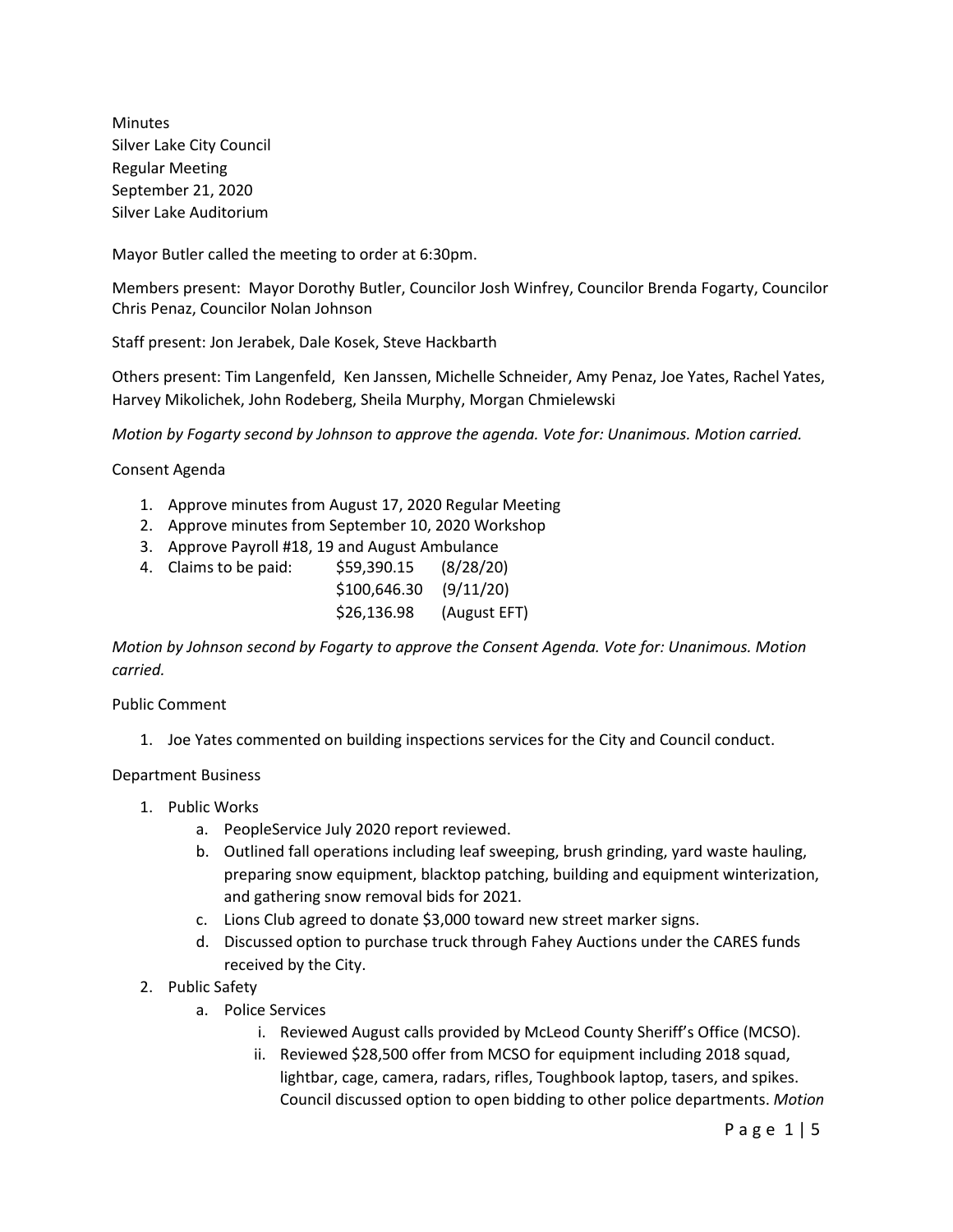*by Winfrey second by Johnson to accept the equipment offer from MCSO for \$28,500. Vote for: Winfrey, Johnson, Penaz. Vote against: Fogarty, Butler. Motion carried.* 

- b. Fire Department
	- i. Run reports reviewed.
	- ii. Request to approve Fire Department Standard Operating Procedure Manual. The manual was revised by the City Attorney in cooperation with the Fire Department. *Motion by Fogarty second by Johnson to approve the Silver Lake Fire Department Standard Operating Procedure. Vote for: Unanimous. Motion carried.*
	- iii. Conducted joint drill with Ambulance Department.
- c. Ambulance
	- i. Reviewed run report.
	- ii. Council was informed that two individuals have resigned from the department and one is currently past due on license renewal.
	- iii. Request to approve compensation increase effective October 1, 2020
		- 1. Increase On-call Day/Holiday from \$3.50/hour to \$5.00/hour.
		- 2. Increase On-call Night/Weekend from \$1.25/hour to \$3.50/hour.
		- 3. Increase Run Rate from \$10.00/hour to \$20.00/hour paid in 1/4-hour increments.

Council discussed using step increases to reach the requested amounts, budget implications of implementing the increases, and using the increase to aid in recruitment of new EMTs. *Motion by Fogarty second by Butler to approve the compensation increases effective October 1, 2020. Vote for: Fogarty, Butler, Johnson. Vote against: Penaz, Winfrey. Motion carried.* 

- iv. Request to utilize former Police Department as the Ambulance on-call room/office. Council discussed overnight stays, using the office in conjunction with the Sheriff's Office, and recommendations from MNSPECT regarding the use. *Motion by Butler second by Fogarty to approve the Ambulance Department utilizing the former Police Department office has an on-call room and office. Vote for: Unanimous. Motion carried.*
- v. Request to cancel rental agreement at 501 Main St W apartment for on-call room. Department did not use the apartment during the duration of the rental. *Motion by Butler second by Fogarty to approve cancelling the rental agreement for the apartment at 501 Main St W. Vote for: Unanimous. Motion carried.*
- 3. Municipal Liquor Store
	- a. Sales for August were \$53,270.01 with a loss of \$328.39. Year-to-date sales were \$375,856.52 with a profit of \$604.94.
	- b. Request to approve annual review for Lead Bartender Addie Kordell. *Motion by Penaz second by Johnson to approve annual review for Addie Kordell and to retain with wage increase to \$15.08/hour. Vote for: Unanimous. Motion carried.*
	- c. Advertising monitors have been installed through Minnesota Digital and the MLS receives \$50 for each business that signs up through them.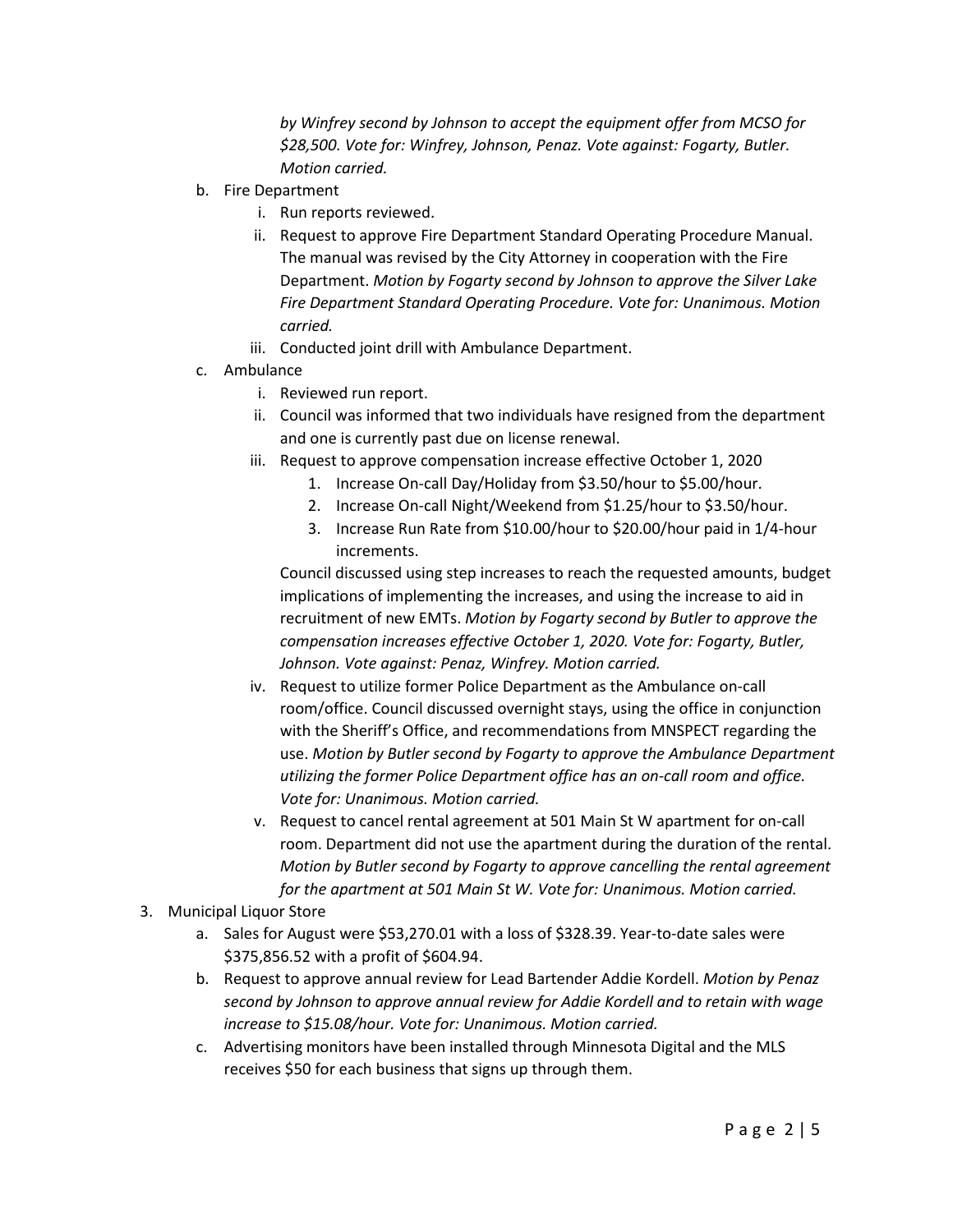- d. Resolution 20-16: Resolution Approving Gambling Lease Percentage for Electronic Pull-Tabs. Silver Lake Lions proposed to lease the MLS for 10% of monthly gross profits of electronic pull-tabs. The lease maximum allowed by MN State Statute is 15%. *Motion by Penaz second by Johnson to approve Resolution 20-16. Vote for: Unanimous. Motion carried.*
- 4. Recreation
	- a. No report.
- 5. Community Development
	- a. Planning Commission met on September 8, 2020.
		- i. Approved Site Plans for 213 and 217 Century Lane new home construction.
		- ii. Discussed TH 7 rehab project and pedestrian/bicycle crossings.
- 6. Administration
	- a. August Treasurer's Report.
	- b. Researching and gathering information for remote read lawn meters.
	- c. Drafting policies on data requests as required by MN State Statute.
	- d. Resolution 20-17: Resolution Approving Election Canvassing Date. MN Statute requires cities to canvass election results between the third and tenth days following the general election. The Silver Lake canvass date would be November 12 at 6:30pm in the Silver Lake Auditorium. *Motion by Butler second by Johnson to approve Resolution 20-17. Vote for: Unanimous. Motion carried.*
	- e. Request to close City Hall on Friday, November 27 and Thursday, December 24. *Motion by Fogarty second by Johnson to close City Hall on November 27, 2020 and December 24, 2020. Vote for: Unanimous. Motion carried.*

### Old Business

- 1. Pool Repair and Equipment Review. The Council reviewed updated estimate numbers from AquaLogic as presented by Councilor Winfrey and Public Works Supervisor Kosek. Patching of the race lane tile will wait 5-7 years when plaster work is completed. The revised estimate totaled \$67,425. The expenses would likely run through the Parks and Pool Capital Fund and transfers from the General Fund could be spread out over multiple years to pay back the fund. The Council would like to see a written estimate with totals and a completion date by the next Council meeting. *Motion by Johnson second by Fogarty to approve a not to exceed amount of \$17,500 for the cut and demo of concrete, coping, and the mushroom feature, and to submit a revised contract with all estimates and a completion date. Vote for: Unanimous. Motion carried.*
- 2. Preliminary Engineering Report Update. John Rodeberg, SEH, presented an update on the progress of the PER and the Environmental Review for the Infrastructure Improvement Project. The plan is to submit the application to Rural Development in the next 2-3 weeks. Typically, it takes 2-3 months to hear back on availability of funding. The total estimate project cost is currently at \$26,760,000. The City will likely have to reduce the scope of the project due to funding and repayment abilities.
- 3. Multi-Unit Housing Review. No update.
- 4. Local State of Emergency Review. The Council discussed maintaining current Local State of Emergency coinciding with Governor Walz's Peacetime Emergency extension.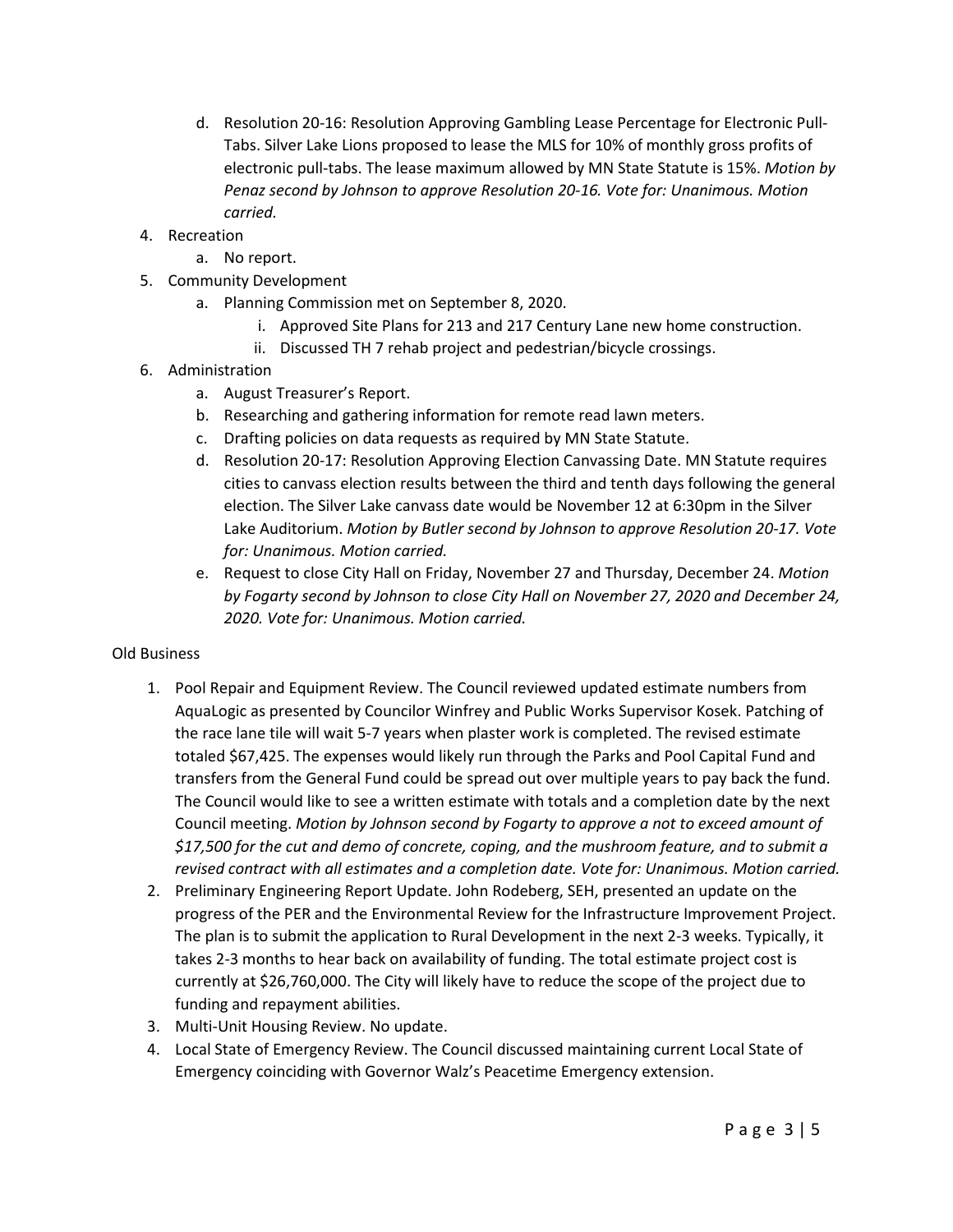- 5. Utility Payments. The Council was informed that 34 utility accounts are two or more months past due with an average balance of \$433. If the accounts fail to pay the balance, the amounts will be assessed to property taxes in November.
- 6. Coronavirus Relief Fund Allocation. The Council reviewed current expenses of \$5,516.88 related to COVID-19 and options for allocating the remaining portion of the \$60,423 received. Shelia Murphy, Mcleod County Administrator, informed the Council that some businesses in Silver Lake have applied for grants and that McLeod County could likely cover those requests. Murphy advised that the City should allocate their funds within the City and that the funds should be distributed prior to the November 15 deadline. Ambulance equipment and providing dollars for utility accounts was discussed. Departments to work on possible purchases for allocating funds.

Mayor Butler called for a brief recess at 8:44pm. Meeting called back to order at 8:47pm.

7. 2021 Preliminary Budget – Resolution 20-15: Resolution Adopting 2021 Preliminary City Budget and Preliminary Tax Levy for Taxes Collectible in 2021. The Council reviewed the 2021 budget and discussed changes including removing expenses related to the Ambulance on-call room renovation and City Hall office move, Council pay decreases, distributing pool repair expenses over multiple years, and overall department budget review. The preliminary budget reviewed would result in a 6.53% General Fund Levy increase from 2020 totaling \$549,125.00 and a 6.1% overall levy increase from 2020 totaling \$572,796.00. *Motion by Fogarty second by Johnson to approve Resolution 20-15. Vote for: Unanimous. Motion carried.*

#### New Business

- 1. Resolution 20-14: Resolution Approving Truth in Taxation Hearing. The City is required to hold a Truth in Taxation Hearing for the public to comment on the budget and levy for the upcoming year. The hearing must be held between November 24 and December 30. *Motion by Fogarty second by Penaz to approve Resolution 20-14 setting the Truth in Taxation Hearing for December 21, 2020 at 6pm in the Silver Lake Auditorium. Vote for: Unanimous. Motion carried.*
- 2. Farmland Lease Advertising. The Council reviewed a request to advertise for bids for the lease of 37.65 acres of City farmland near the wastewater treatment ponds. The current lease ends December 31, 2020. *Motion by Fogarty second by Penaz to approve the advertising of bids for leasing 37.65 acres of farmland from 2021 through 2023 with sealed bids submitted to City Hall by 4pm, October 16, 2020, for Public Works Supervisor Kosek and Mayor Butler to open bids, and for Council approval at the October 19, 2020 City Council meeting. Vote for: Unanimous. Motion carried.*

Meeting closed at 8:48pm

- 3. Council Conduct Review. This portion of the meeting was closed pursuant to MN Statute 13D.05. Mayor Butler not present for this portion of the meeting.
- 4. Planning Commission Personnel Review. This portion of the meeting was closed pursuant to MN Statute 13D.05.

Meeting opened at 9:23pm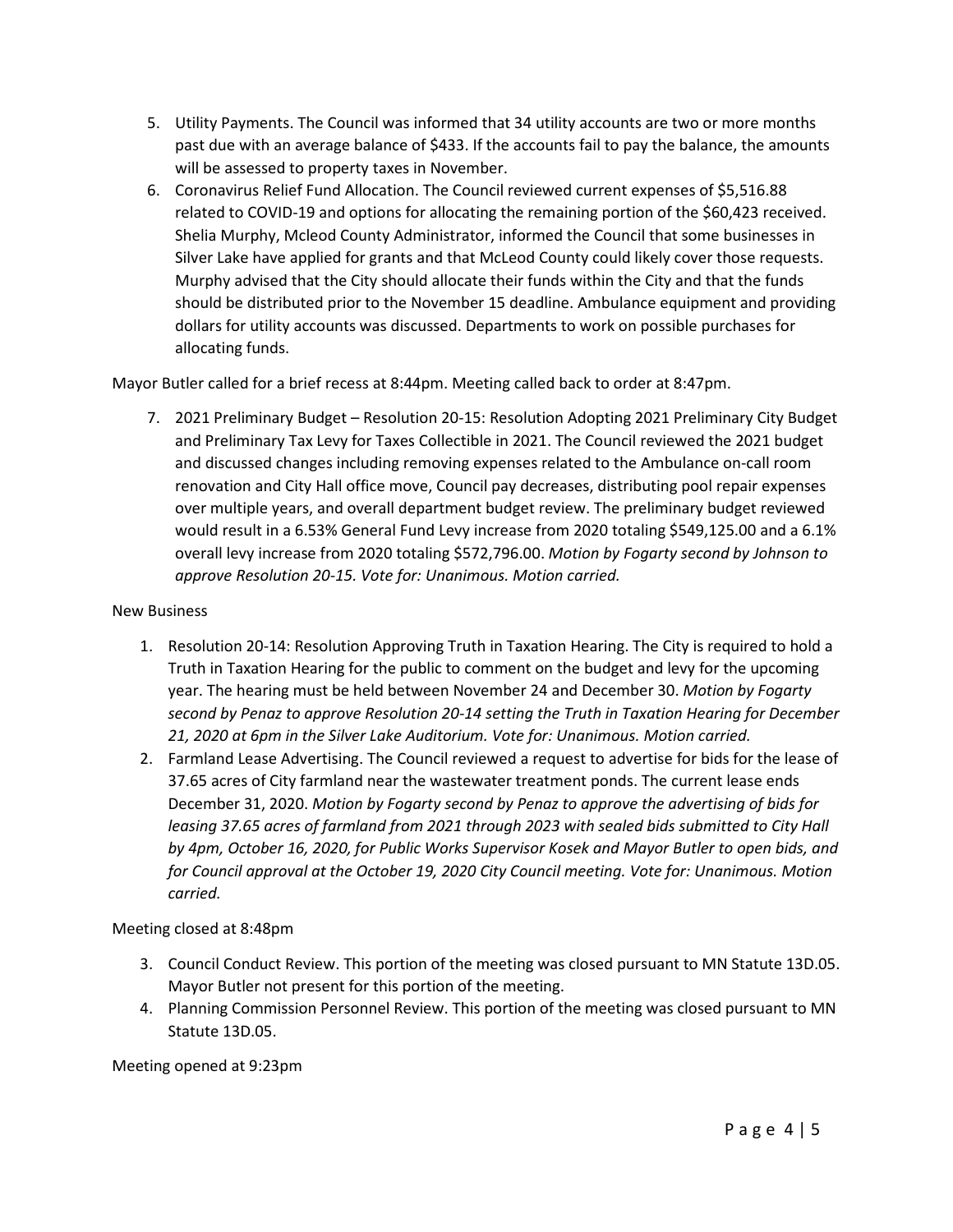*Motion by Fogarty second by Winfrey to not move forward with the Council Conduct Review as the Council has found no justification for further action. Vote for: Fogarty, Winfrey, Penaz, Johnson. Abstained: Butler. Motion carried.*

Open Discussion – None.

*Motion by Butler second by Fogarty to adjourn this regular meeting of the Silver Lake City Council. Vote for: Unanimous. Motion carried.*

Meeting adjourned at 9:39pm.

Seal of the City:

Jon Jerabek, Clerk/Treasurer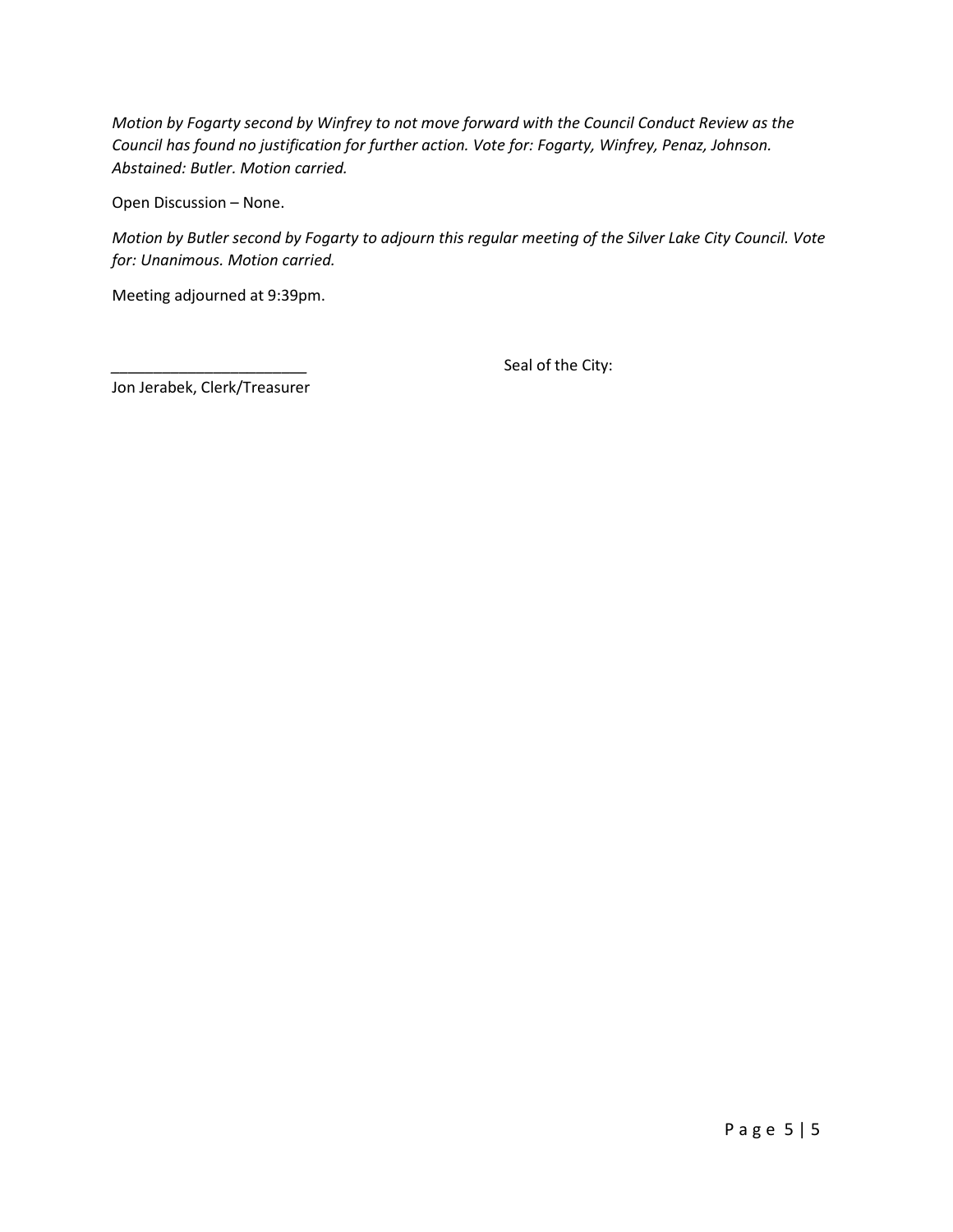# **CITY OF SILVER LAKE**  $\mathcal{L}_\text{G}$  , and the contribution of the contribution of the contribution of the contribution of the contribution of the contribution of the contribution of the contribution of the contribution of the contribution of t

# **RESOLUTION 20-14: RESOLUTION APPROVING TRUTH IN TAXATION HEARING**

**WHEREAS**, the City of Silver Lake is required to hold a hearing to discuss the budget and levy where the public can make comment, and

**WHERAS,** the hearing must be held after November 24 and no later than December 30 and must be held at 6:00pm or later,

**THEREFORE BE IT RESOLVED**, by the City Council of the City of Silver Lake, McLeod County, Minnesota to approve setting the Truth in Taxation Hearing for December 21, 2020 at 6:00pm in the Silver Lake Auditorium at 320 Main St W.

Adopted by the Council this  $21<sup>st</sup>$  day of September, 2020.

Dorothy Butler, Mayor

Seal of The City:

\_\_\_\_\_\_\_\_\_\_\_\_\_\_\_\_\_\_\_\_\_\_\_\_\_\_\_\_\_\_\_\_\_\_\_\_\_ Jon Jerabek, Clerk/Treasurer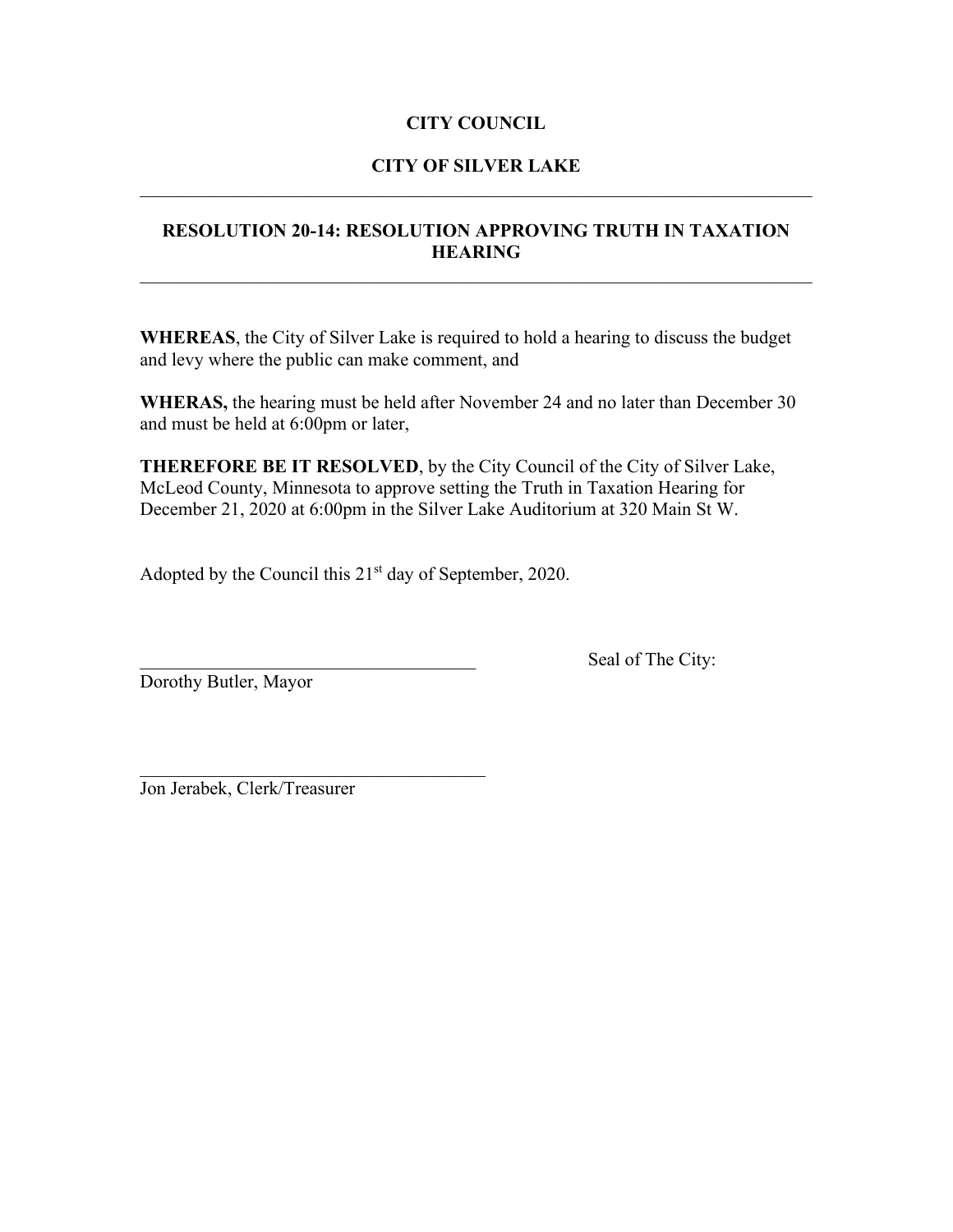# **CITY OF SILVER LAKE**  $\mathcal{L}_\text{G}$  , and the contribution of the contribution of the contribution of the contribution of the contribution of the contribution of the contribution of the contribution of the contribution of the contribution of t

# **RESOLUTION 20-15: RESOLUTION ADOPTING 2021 PRELIMINARY CITY BUDGET AND PRELIMINARY TAX LEVY FOR TAXES COLLECTIBLE IN 2021.**

 $\_$  , and the set of the set of the set of the set of the set of the set of the set of the set of the set of the set of the set of the set of the set of the set of the set of the set of the set of the set of the set of th

**WHEREAS**, the City of Silver Lake has complied with the State of Minnesota's budget and tax levy requirements; and

**WHEREAS**, the City has determined its projected revenues & expenditures for the year 2021 for the following funds:

General Fund Special Revenue Funds Capital Improvement Funds Enterprise Funds

**WHEREAS**, the City has also determined its needs for tax revenues through these procedures.

**THEREFORE BE IT RESOLVED**, by the Council of the City of Silver Lake, McLeod County, Minnesota, that the 2021 Preliminary City Budget be adopted as presented and the following sum of money be levied for the current year, collectible in 2021, upon the taxable property in the City of Silver Lake:

| General Fund                         | \$549,125 |
|--------------------------------------|-----------|
| GO Bond Fund 2013A                   | \$23,671  |
| Total Preliminary Tax Levy \$572,796 |           |

**BE IT FURTHER RESOLVED**, that the City Clerk/Treasurer is hereby instructed to transmit a copy of this resolution to the County Auditor of McLeod County, Minnesota.

Adopted by the Council this  $21<sup>st</sup>$  day of September, 2020.

\_\_\_\_\_\_\_\_\_\_\_\_\_\_\_\_\_\_\_\_\_\_\_\_\_\_\_\_\_\_\_\_\_\_\_\_\_

Dorothy Butler, Mayor

Seal of The City:

Jon Jerabek, City Clerk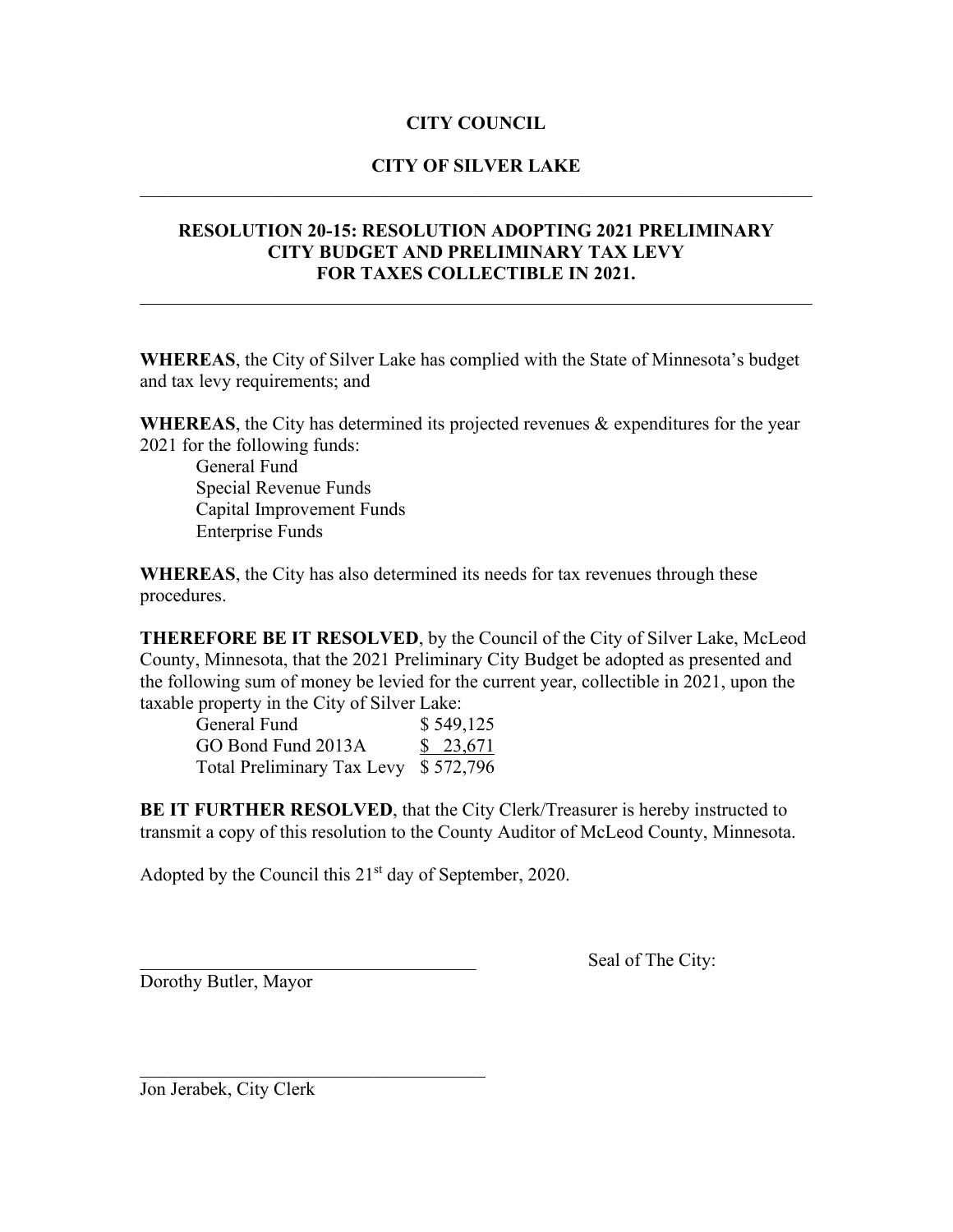# **CITY OF SILVER LAKE**  $\mathcal{L}_\text{G}$  , and the contribution of the contribution of the contribution of the contribution of the contribution of the contribution of the contribution of the contribution of the contribution of the contribution of t

## **RESOLUTION 20-16: RESOLUTION APPROVING GAMBLING LEASE PERECENTAGE FOR ELECTRONIC PULL-TABS**

**WHEREAS**, the City of Silver Lake currently leases the Municipal Liquor Store premises to the Silver Lake Lions Club for the sale of pull-tabs, and

**WHEREAS**, the Silver Lake Lions Club currently leases the premises for 20% of monthly gross profits of pull-tabs, and

**WHEREAS**, the City of Silver Lake has agreed to allow the Silver Lake Lions Club to conduct the sale of electronic pull-tabs at the Municipal Liquor Store, and

**WHEREAS**, the lease amount for electronic pull-tabs may not exceed 15% of monthly gross profits,

**THEREFORE BE IT RESOLVED**, by the Council of the City of Silver Lake, McLeod County, Minnesota, that the lease of the Municipal Liquor Store premises by the Silver Lake Lions Club for the sale of electronic pull-tabs be set at 10% of monthly gross profits.

Adopted by the Council this  $21<sup>st</sup>$  day of September, 2020.

Dorothy Butler, Mayor

Seal of The City:

Jon Jerabek, City Clerk